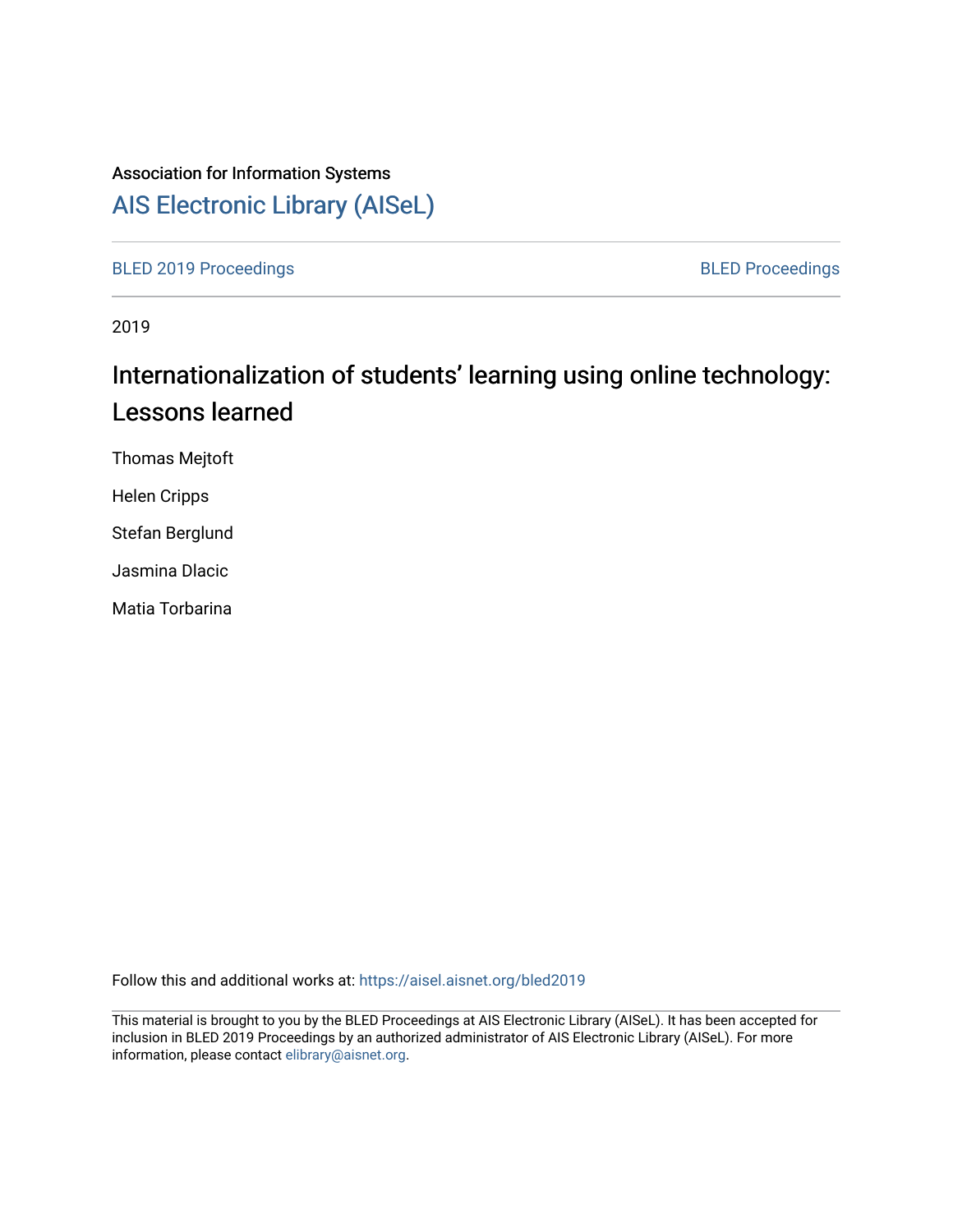

## **Internationalization of students' learning using online technology: Lessons learned**

### THOMAS MEJTOFT, HELEN CRIPPS, STEFAN BERGLUND, JASMINA DLACIC & MATIA TORBARINA

**Abstract** The global nature of business has increased the importance of students' international experience during their studies at the university. Using interactive technologies the projects investigated ways to increase students' motivation to take responsibility for the learning process by creating "real" international co-creation experience online. This paper presents learnings from two consecutive international collaborative teaching between Edith Cowan University, Australia, and Umeå University, Sweden, in 2017 and Edith Cowan University and the University of Rijeka, Croatia, in 2018. Feedback from the students showed they enjoyed working across cultures and academic discipline on simulated products and marketing campaigns. Issues raised included: the need to explicitly explain how all parts of project is going to work and how the students execute their role. Incorporation of a formal introduction process for the students in each location so all students have the same knowledge about each other. Furthermore, the provision of real-time opportunities to collaborate in lectures and the setting joint deadlines between the units are of importance. Despite some of the shortcomings of the project, it has provided a firm foundation for the refinement of ongoing collaborative teaching.

**Keywords:** • Higher education • Online technologies • International collaboration • Learning experience • International •

CORRESPONDENCE ADDRESS: Thomas Mejtoft, PhD, Associate Professor, Umeå University, Department of Applied Physics and Electronics, Digital Media Lab, Umeå, Sweden, e-mail: thomas.mejtoft@umu.se. Helen Cripps, PhD, Senior Lecturer, Edith Cowan University, Business and Law, Perth, Australia, e-mail: h.cripps@ecu.edu.au. Stefan Berglund, Lecturer, Umeå University, Department of Applied Physics and Electronics, Digital Media Lab, Umeå, Sweden, email: stefan.berglund@umu.se. Jasmina Dlacic, PhD, Assisstant Professor, University of Rijeka, Faculty of Economcis and Business, Rijeka, Croatia, e-mail: jasmina.dlacic@efri.hr. Matia Torbarina, PhD Student, Teaching Assistant, University of Rijeka, Faculty of Economcis and Business, Rijeka, Croatia, e-mail: matia.torbarina@efri.hr.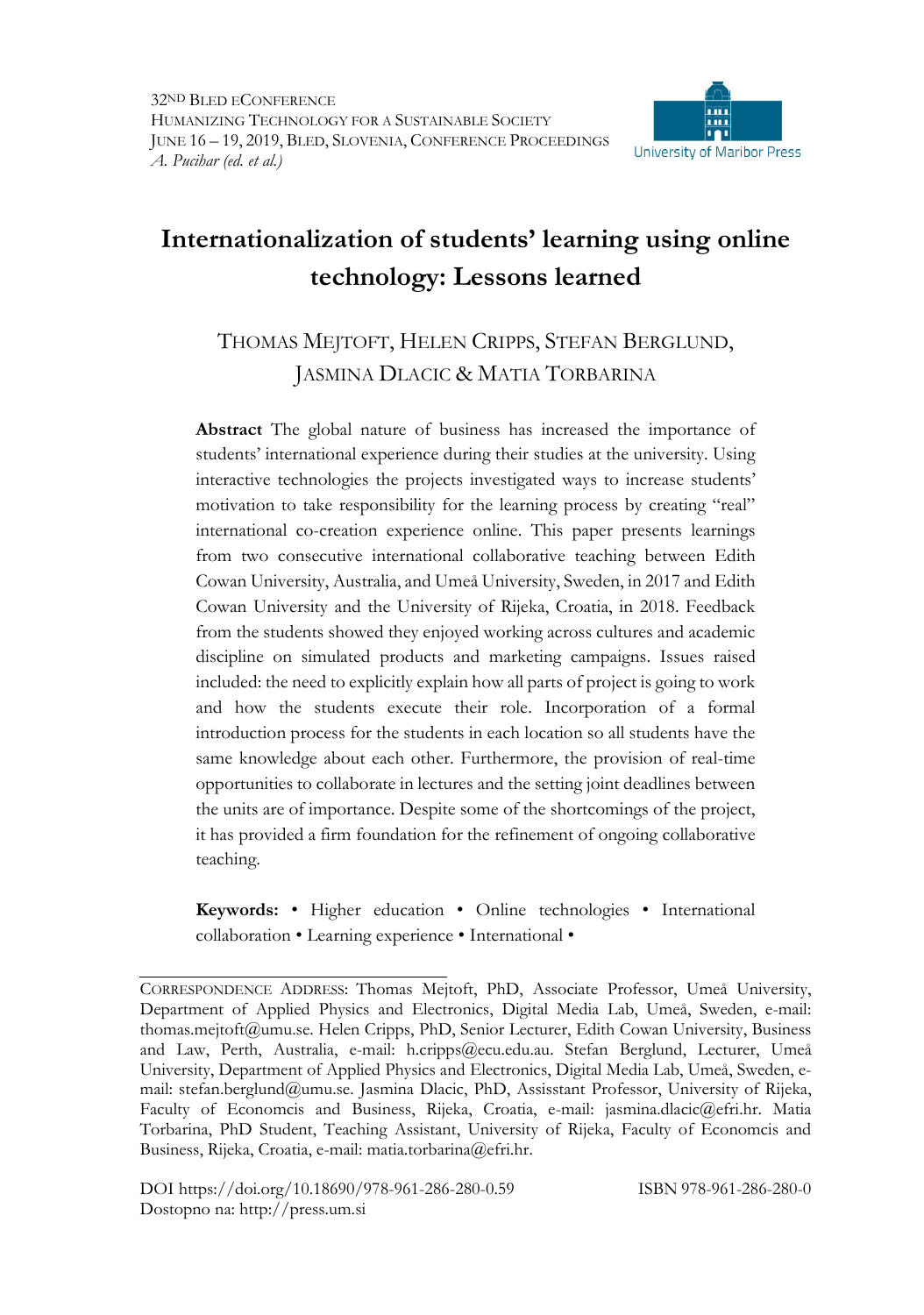#### **1 Introduction**

The global nature of business has increased the importance of students' international experience during their studies at the university (Guillotin, 2018). Even though students, most often, have the option to study part of their education abroad, this is not possible for all students. However, the proliferation of interactive technologies now allows for international virtual collaboration. This paper gives insights and from a project with the aim to give students international experience without going on exchange studies. The projects were designed to investigate the possibility of increasing students' motivation to take responsibility for the learning process by creating "real" situations (DuHadway & Dreyfus, 2017), in this case including international co-creation experience without having to travel abroad.

Over the past 5 years, there has been an increasing number of on online collaborative tools introduced into the business environment with a range of specialty functions such as file sharing, video conferencing, and communication. Products such as Slack; Yammer; Dropbox; Google drive; Skype and Zoom have become commonplace. There has also been a spill over from personal social media into the business realm with social platforms, such as WhatsApp, WeChat, Facebook Messenger, LinkedIn and Viber now becoming commonplace. The use of online virtual collaborative technology has become central to current business practices especially in Australia due to its physical isolation. While most students are familiar with the array of social media channels for personal interactions, they are less skilled in using online collaborative tools in a professional business setting. Online collaborative tools are now used in the workplace to interacting with colleagues; crowdsource ideas; create innovative marketing content; and engage potential customers (De-Marcos et al., 2016).

In order to improve students' skills a professional and international context the students participated in an international online collaboration through digital platforms to provide students with a globally relevant and transformative social learning experience (Cela, Sicilia, & Sánchez, 2015). The project was devised to exposed students to the business practices of collaboration, co-creation and crowdsourcing to improve their career readiness. Involving students in an international collaboration was designed to increase students' exposure for different cultures and business practices by working with students from another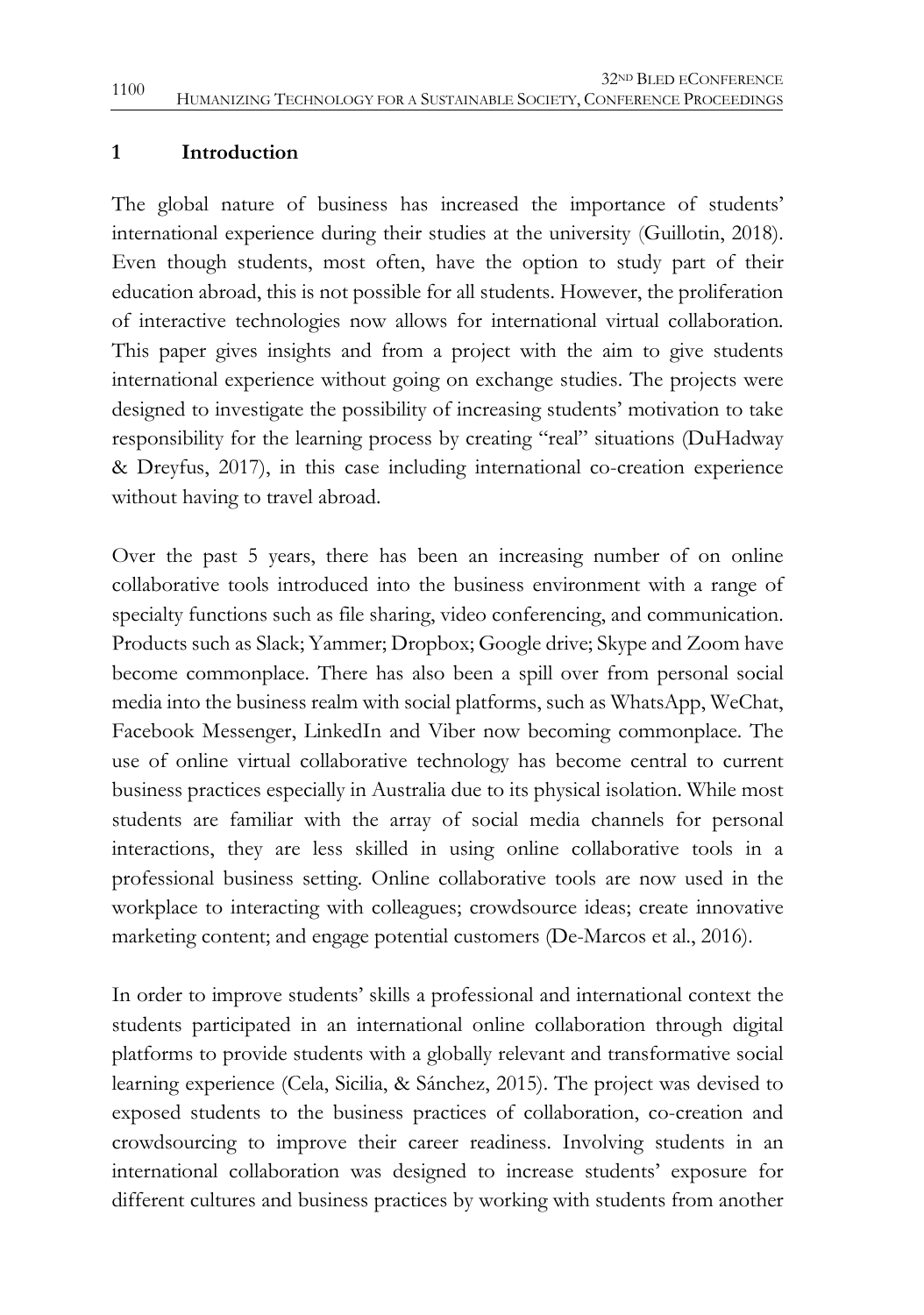country. It was also structured to improve students technical skills in the use of online collaborative tools in a business setting, which it was hoped, would develop their employability through the co-creation of a product and digital marketing content for an international audience. Furthermore, in one of the collaborative projects describes below, the students also were exposed to interdisciplinary collaboration.

#### **2 Collaborative Project 1: Umeå University - ECU collaboration**

A collaborative curriculum was developed combining a Marketing unit (Current Issues in Marketing) at Edith Cowan University (ECU) and an engineering unit (Prototyping for Mobile Applications) at Umeå University. The project incorporated a number of steps that interwove between the two units, with information being exchanged over the semester. As the semesters between the two Universities did not coincide, the ECU students commenced work on the project four weeks before the Umea students.

The challenge in the design of this collaborative curriculum was that the students must be able to finish their unit in case of collaborative problems. Hence, there was no total dependence between the two units and the lecturers used ad hoc flexibility over the course of the collaboration. It was also decided not to give the students all information about the project at the start of the units but rather on a need-to-know basis.

Collaboration process entailed the ECU students forming teams and created an online public blogs containing information drawn from academic and industry literature relating areas of marketing innovation such as smart home technology, connected devices, online media, gamification and environmental sustainability. The blog post formed part the ECU students' assessment for the unit. Then the students at Umeå University students reviewed the blog posts as part of their preliminary research for which they developed their Mobile apps. ECU and Umeå University students used Slack to exchange information and ideas about the app that are being prototyped by the Umeå University students. Umeå University students created a video about their proposed apps in English and posted it on Slack for the ECU students. Using information supplied by the Umeå University students the ECU students develop an informational marketing video around one of the app prototype they select from those present by the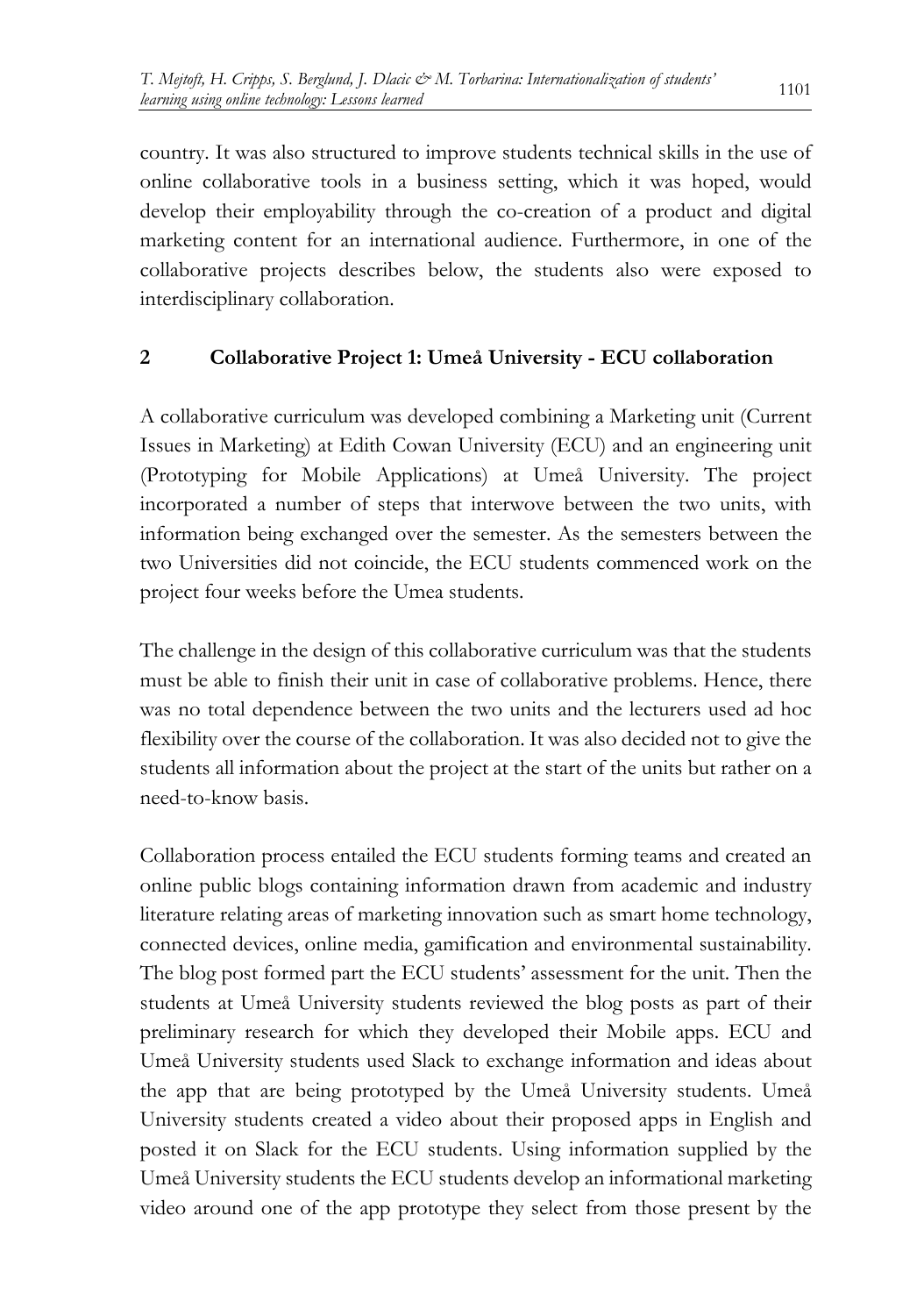students from Umeå University in Sweden. These presentations form part of the Umeå University students' assessment and was marked by the teaching staff at Umeå University. The ECU students created marketing collateral including a product Facebook page, promotional video and linked back to their and a post on their blog announcing the launch the product. These marketing material formed part the ECU students' assessment for the unit and their processional portfolio.

#### **2.1 Assessment of the collaborative project**

The student review of the project showed that they liked the idea of the project but a more structured approach would be beneficial. Students on both sides of dyad often struggled with the unknowns, as they were reliant on students half a world away. However, from the communication platform it could be observed that the students exhibited skills in finding solutions and workarounds to complete their assessments.

Experiences and learnings from the project include:

- 1. The need to explicitly explain how all parts of project is going to work and how the students execute their role,
- 2. Supervise a formal introduction of the students in each location so all students have the same knowledge about each other,
- 3. Provide real-time opportunities by setting Swedish lectures in the morning and Australia lectures in the afternoon, and
- 4. Set joint deadlines between the two units and make clear the consequences of failing to meet deadlines.

Challenges during the collaborative project included, stilted exchanges on issues due to time differences, differing understandings of cultural priorities and aligning the timing of assessment of the units' requirements. However, benefits to the students included, experience to give and receive feedback, experiencing a new business culture and technologies, development of online media skills and having to solve real world problems. For the Australian students an added benefit was the visit to Perth of one of the Swedish teachers, which supplement their online experience. This may have contributed to a greater positivity toward the project reflected in their unit evaluation.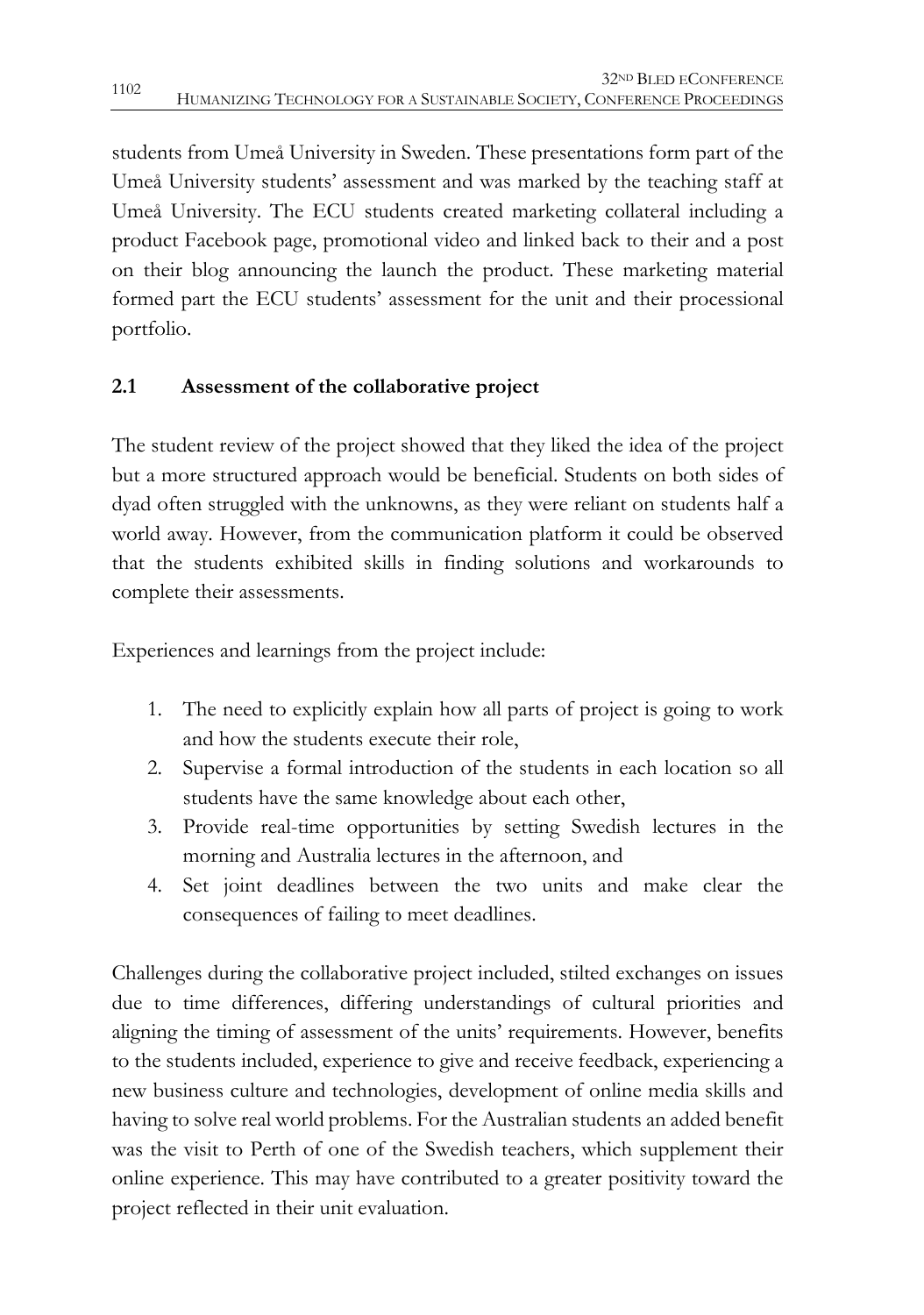#### **3 Collaborative Project 2: ECU-University of Rijeka Collaboration**

As part of the implementation of new marketing unit called Social Media Marketing at ECU in 2018, a collaborative teaching project was established with the University of Rijeka, Croatia, related to Faculty of Economics and Business and the course Business to Business Marketing.

To assist with the local and international collaboration the "Social Studio Digital Hub" Facebook page was established to facilitate information and cultural exchange. The ECU students wrote marketing blogs about the Kvarner Region of Croatia, in which the University of Rijeka is located. Some of the ECU students posted their blogs on the Social Studio Digital Hub Facebook page, where some ECU and University of Rijeka students have commented on the content of the blogs.

It was originally intended that the University of Rijeka students would also view and comment on the ECU students' posts on the Facebook page however once again the students required a an assessment to motivate them to comment on the ECU blogs. To facilitate feedback on the ECU blogs, the University of Rijeka students participated in a workshop where they reviewed over 50 ECU blogs. As part of the process the University of Rijeka students developed a rating system for marketing blogs, which they applied to the ECU blogs. Rating criteria focused on blog appearance, information provided and perceived effort authors put in creating content. The main feedback was related to the poor user design of the blogs and lack of detailed information on the blogs.

In their second assessment in the Social Media Marketing unit, the ECU students had to create a social media marketing plan for a company from the Kvarner region. As part of this assessment, the ECU students need to read and incorporate all relevant feedback from the University of Rijeka students. Through SalesForce, ECU students viewed the marketing analytics on their posts and improve their campaigns, thus having a 360-degree view of digital marketing. The marketing insights gained from SalesForce enabled the students to create a more targeted and measurable social media marketing plan for a company on which the students had selected. This online collaboration exposes the ECU students to feedback from peers half a world away. It also designed to illustrate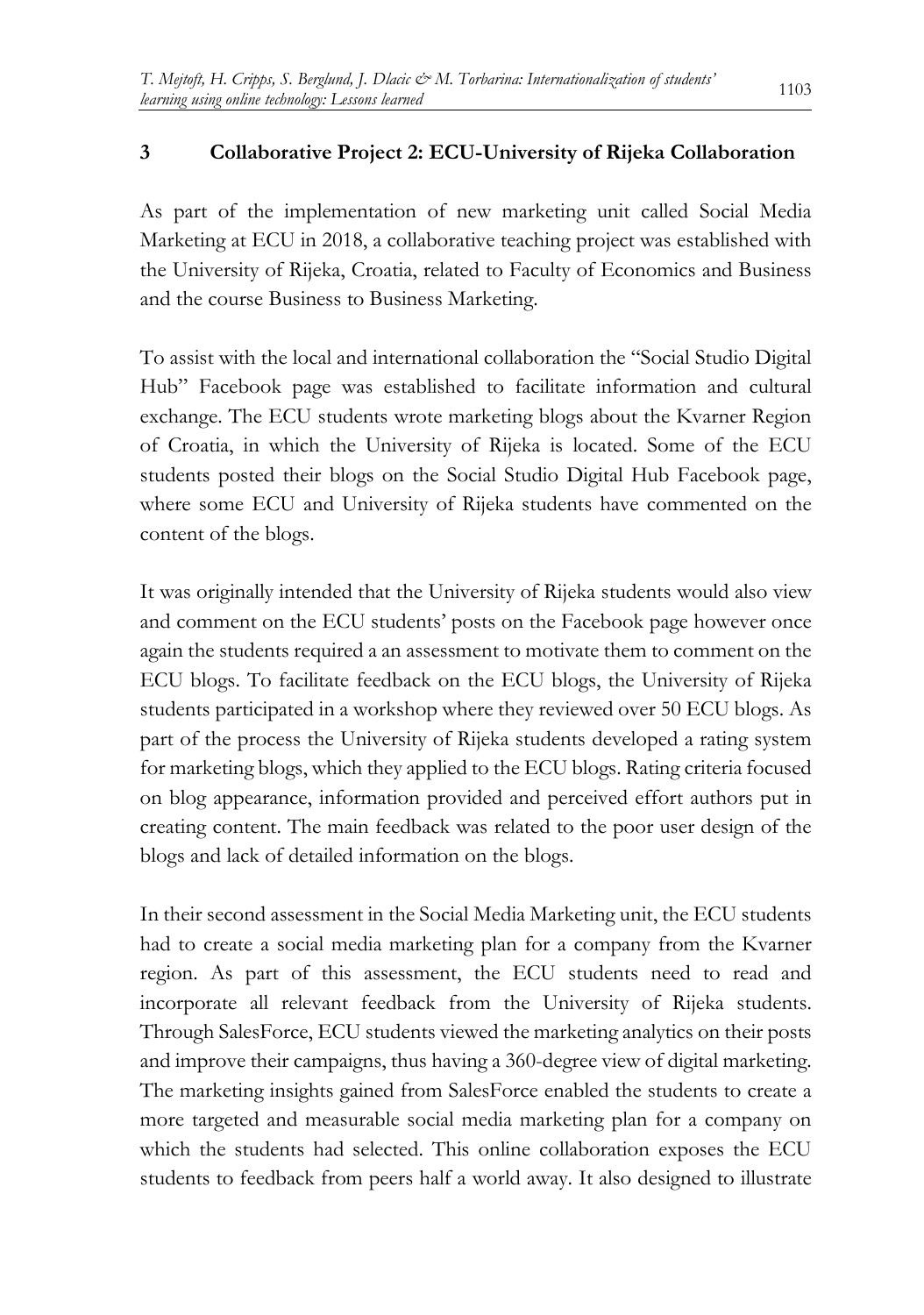the complexity of online and international interactions, which are part of the globalized economy in which our students will work.

The outcomes of this project include providing students with the opportunity to develop digital marketing skills that will make them more competitive in the industry as they graduate. Additionally, the online collaboration exposed the ECU students to feedback from peers from another country and illustrates the complexity of online and international interactions that are part of the globalized economy. Most of the ECU students were very engaged in the project and enjoyed having feedback form peers form another country and the opportunity to take on the persona of a travel blogger. However, some of the ECU students questioned why they had to focus on an international location rather than a domestic market.

#### **3.1 Assessment of the collaborative project**

The University of Rijeka students evaluate their collaborative experience as moderately satisfied. But they are willing to participate in similar collaborative project again due to exposure to different cultures, communicating with students from another university as well as this activity was for them fun and refreshing in their curriculum. This activity was rated as interesting and exchange of information between different countries as well as because of being exposed to innovative way of teaching. They pointed out "the university should always come up with new projects and make things different than usual".

Benefits from this collaborative project from the students' perspective include internationalizing their learning experience, improving their English language skills, being involved in new way of teaching, communicating with other students and teamwork. They also pointed out that "it was cool to see that your student get tasks that are really based on practical work and not just theoretical". One student pointed out as positive that at the end they got the chance to meet one of the professors from ECU.

Most of the University of students did not perceived this collaboration to be frustrating. But some students pointed out "language barriers" that made him/her slightly frustrated about collaborative project. Still, they proposed some interesting improvements like video calls, more feedback, interpersonal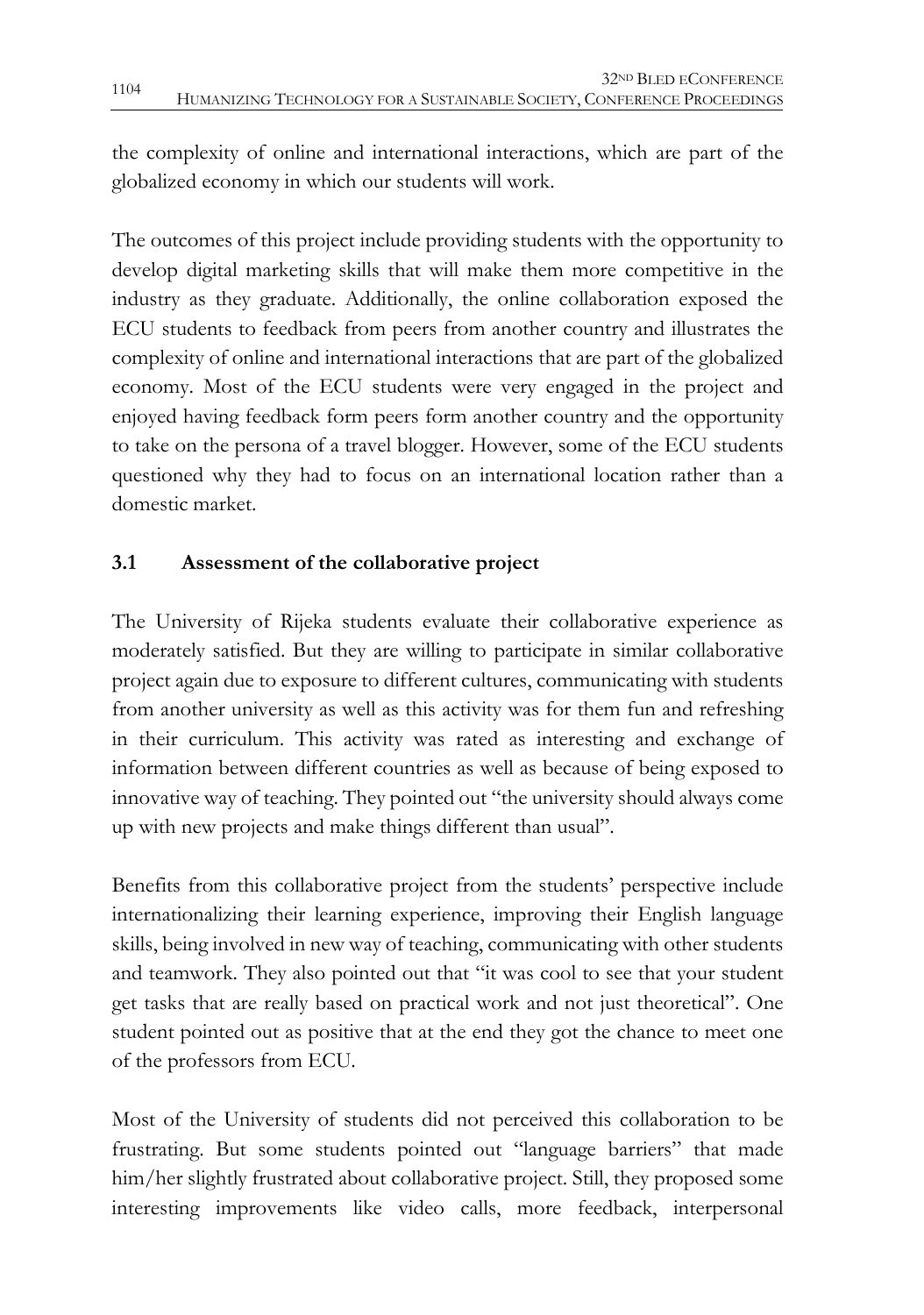communication between students or making it more complex task with aim to learn more. Some, elements that they suggested were planned but due to time zone difference they were demanding to actually implement them. Video reflection from an ECU professor was included in class lectures but one students pointed out that video should have been of higher quality and that sound was not quite understandable. All students pointed out that task was clear, understandable and could really evaluate effort that ECU students invested in creating Kvarner region blogs.

Experience and learnings from the collaborative project include:

- 1. Activity is perceived as interesting, fun and new perspective in teaching
- 2. Innovative approaches that include new ways of teaching and/or international collaboration are welcomed
- 3. More feedback is needed and students would appreciate more contacts with ECU students either video communication or through more extensive collaboration with ECU students
- 4. Have to think how to solve time difference to have more personal communication between students in classes.

Outcomes from this collaborative project included students' benefits like more international exposure, more exposure to different culture and improved language skills. Criteria they developed to evaluate blogs helped them to consistently evaluate more than 50 different blogs about Kvarner region that ECU students wrote. At the end students were satisfied with this project and would participate again in a similar project with more real-time collaboration between the students.

#### **4 Conclusion**

Analyzing the project among teachers involved, revealed some challenges, however all teachers consider that this type of international collaborative curriculum can benefit the students (cf. Chang & Lee, 2013). Challenges during the collaborative project included, stilted exchanges on issues due to time differences, differing understandings of cultural priorities and aligning the timing of assessment of the units' requirements. However, benefits to the students included, experience to give and receive feedback, experiencing a new business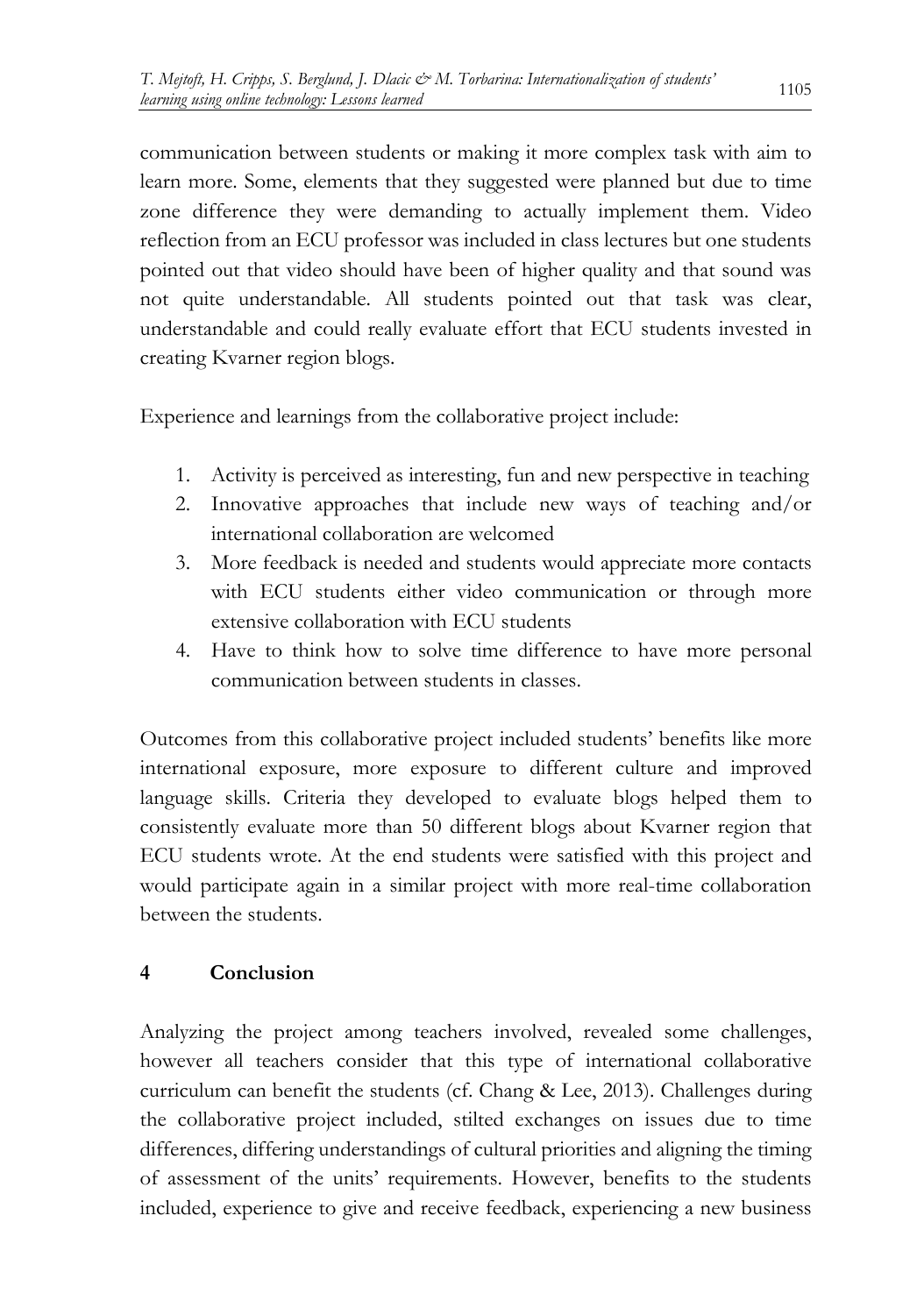culture and technologies, development of online media skills and having to solve real world problems. To further strengthen the collaboration between the teachers in the collaborative project between Umeå University and ECU, a faceto-face meeting and collaboration was also arranged in Perth in addition to the virtual collaboration (cf. Lin, Hu, Hu & Liu, 2016). This was also an added benefit for the Australian students since the last feedback could be given on site. This may have contributed to a greater positivity toward the project reflected in their unit evaluation. For the students from University of Rijeka, a visit from one of the ECU teachers was perceived as added benefit.

Universities that focus on collaboration (Srikanthan & Dalrymple, 2002) and internationalization, solving real-life problems like case studies (Damnjanovic & Novcic, 2011) is positively influencing perceived quality from student perspective. This could influence not just future enrolment of students but also perception of the University's quality among other stakeholders, such as the industry. Hence, implementing collaborative real-life projects in teaching process influences not just students' curriculum but also marketing environment as well and consequently helps universities to acquire a better position in the educational landscape.

This project is ongoing and during spring 2019, the Umeå University-ECU collaboration will have a second try with another collaboration between an engineering unit in Sweden and a marketing unit in Australia. The overall aim during this project is further refine the process and find better touch points between the students that provides both short-term value (perceived by the students within the timespan of the unit) and long-term value (perceived by the students in their future profession) for the two different student groups. Also, for assessing collaboration project in future the same evaluation criteria will be applied in Australia, Sweden and Croatia.

#### **References**

- Cela, K., Sicilia, M., & Sánchez, S. (2015). Social network analysis in e-learning environments: A preliminary systematic review. Educational Psychology Review, 27(1), 219-246.
- Chang, W., & Lee, C. (2013). Virtual team e-leadership: The effects of leadership style and conflict management mode on the online learning performance of students